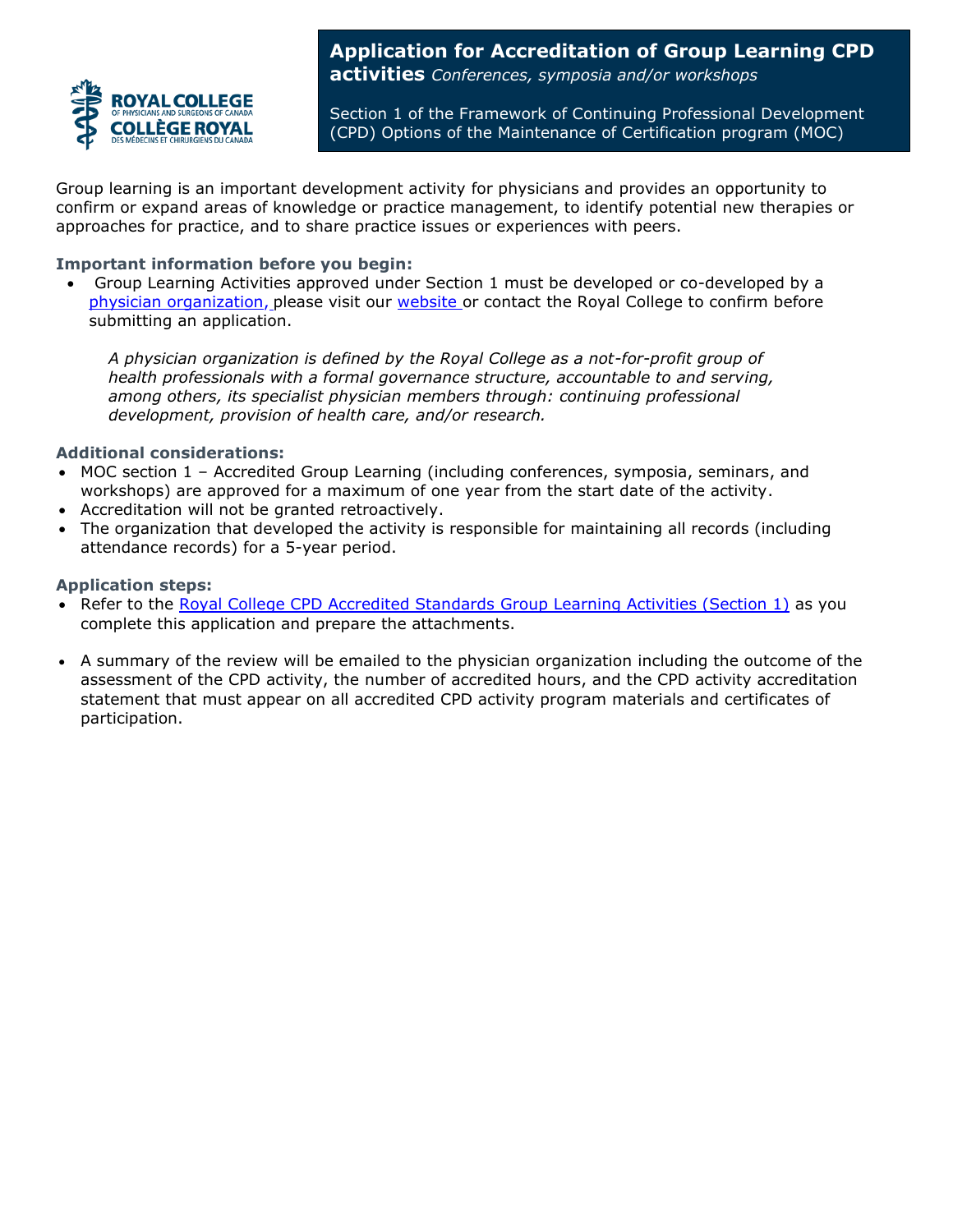| Before you submit your application - have you completed and attached the following?                                                                                                                                                                                                                                                                                                                                                   |
|---------------------------------------------------------------------------------------------------------------------------------------------------------------------------------------------------------------------------------------------------------------------------------------------------------------------------------------------------------------------------------------------------------------------------------------|
| $\Box$ Has a needs assessment been completed? Attach a summary of the completed needs assessment                                                                                                                                                                                                                                                                                                                                      |
| Have you attached the overall and session-specific learning objectives?                                                                                                                                                                                                                                                                                                                                                               |
| Does the preliminary and final program or brochure include:<br>The activity schedule, topics, and start and end times of individual sessions?<br>The activity learning objectives for the overall activity and individual sessions (if applicable)?<br>$\bullet$                                                                                                                                                                      |
| Have you attached any other materials that will be used to promote or advertise the activity (for<br>example, invitations, email announcements etc.?) (If applicable)                                                                                                                                                                                                                                                                 |
| Have you attached the sponsorship and/or exhibitor prospectus developed to solicit<br>sponsors/exhibitors for the activity (if applicable)?                                                                                                                                                                                                                                                                                           |
| If sponsorship has been received for this activity, have you attached the written agreement that is<br>signed by the CPD provider organization and the sponsor?                                                                                                                                                                                                                                                                       |
| Does the activity budget shows receipt and expenditure of all sources of revenue for this activity<br>including:<br>A list of funding sources, including an indication of whether sponsorship was received in an<br>$\bullet$<br>educational grant or in-kind support?<br>A list of expenditures?<br>$\bullet$<br>The expected number of registrants?<br>$\bullet$                                                                    |
| Have you attached the template for the certificate of attendance that will be provided to the<br>participants? Remember that physician organization must maintain attendance records for five<br>years.                                                                                                                                                                                                                               |
| Do the evaluation and feedback forms include:<br>A question on whether the stated learning objectives were met?<br>A question for participants to identify the potential impact to their practice?<br>A question for participants to identify if the session was balanced and free from commercial or<br>$\bullet$<br>other inappropriate bias?<br>A question on which CanMEDS Roles were addressed during the activity?<br>$\bullet$ |
| Have you attached a sample conflict of interest form and an outline of the process for the collection,<br>management, and disclosure of conflicts of interests which includes a description of how this<br>information is collected and disclosed to participants? Required regardless of how the activity is<br>funded.                                                                                                              |
| Has the Chair of scientific planning committee attested that he/she agrees with the content<br>provided in the application package? - see section D                                                                                                                                                                                                                                                                                   |
| The Roval College has created a CPD activity toolkit to help developers of educational activities who want                                                                                                                                                                                                                                                                                                                            |

The Royal College has created a [CPD activity toolkit t](http://www.royalcollege.ca/rcsite/cpd/accreditation/cpd-activity-toolkit-e)o help developers of educational activities who want to create quality programs. Each topic in the toolkit includes explanations, practical examples and other resources.

- [Needs assessment](http://www.royalcollege.ca/rcsite/cpd/accreditation/toolkit/cpd-activity-toolkit-needs-assessment-e)
- [Creating learning objectives](http://www.royalcollege.ca/rcsite/cpd/accreditation/toolkit/cpd-activity-toolkit-creating-learning-objectives-e)
- [Educational delivery methods](http://www.royalcollege.ca/rcsite/cpd/accreditation/toolkit/cpd-activity-toolkit-educational-delivery-method-e)
- [Evaluations](http://www.royalcollege.ca/rcsite/cpd/accreditation/toolkit/cpd-activity-toolkit-evaluations-e)
- [Web-based CPD events](http://www.royalcollege.ca/rcsite/cpd/accreditation/toolkit/requirements-web-based-cpd-activities-e)
- [Relationships with speakers and sponsors](http://www.royalcollege.ca/rcsite/cpd/accreditation/toolkit/cpd-activity-toolkit-relationships-with-speakers-financial-sponsors-e)
- Sample Conflict of Interest Form
- [Sample Certificate of Attendance](http://www.royalcollege.ca/rcsite/documents/continuing-professional-development/certificate-of-attendance-b.docx)

<http://www.royalcollege.ca/rcsite/cpd/accreditation/cpd-activity-toolkit-e>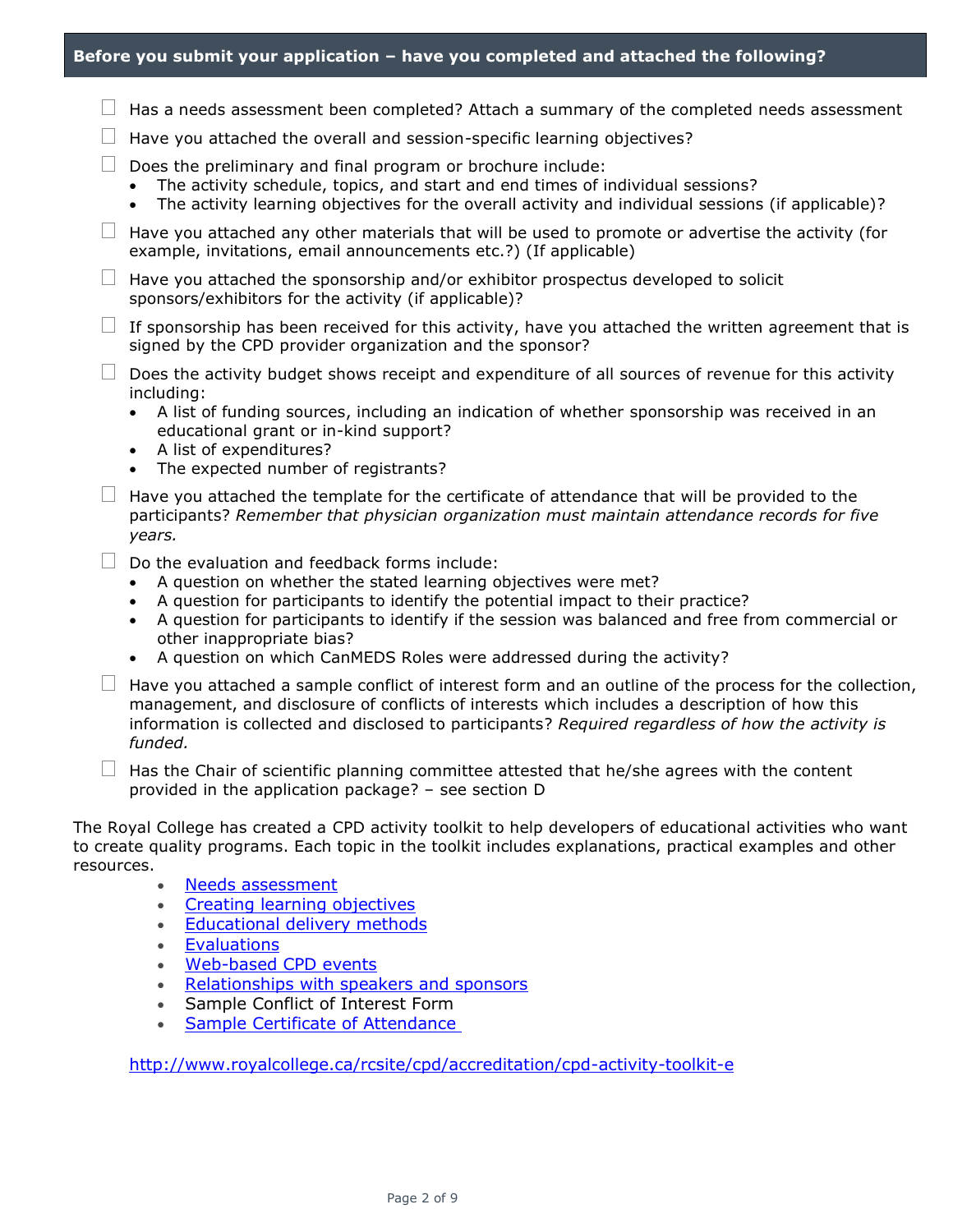# **Activity Information**

| Date of application:<br>(dd/mm/yyyy)                    | Click here to enter a date.                                                                            |                                   |                                |  |  |
|---------------------------------------------------------|--------------------------------------------------------------------------------------------------------|-----------------------------------|--------------------------------|--|--|
| Title of group learning activity:                       | Click here to enter text.                                                                              |                                   |                                |  |  |
| Activity start date:<br>(dd/mm/yyyy)                    | Activity end date:<br>Click here to enter a<br>Click here to enter a<br>date.<br>(dd/mm/yyyy)<br>date. |                                   |                                |  |  |
| Delivery method of group learning                       | $\blacksquare$ Web-based                                                                               | $\blacksquare$ Face-to-face       |                                |  |  |
| activity:                                               | Both web-based and face-to-face                                                                        |                                   |                                |  |  |
| How many times will this activity be<br>held?           | $\Box$ 1 $\Box$ 2<br>$3 \mid 4+$                                                                       | Estimated $#$ of<br>participants: | Click here to enter text.      |  |  |
| Has the program been previously<br>accredited?          | <b>Yes</b><br>Nο                                                                                       | If yes, when was it<br>reviewed?  | Click here to enter a<br>date. |  |  |
| If yes, by which CPD accreditation<br>system?           | Click here to enter text.                                                                              |                                   |                                |  |  |
| How many hours are required to<br>complete the program? | Click here to enter text.                                                                              |                                   |                                |  |  |

| <b>PART A: Administrative Standards</b>                                     |                                                                           |                                        |  |  |
|-----------------------------------------------------------------------------|---------------------------------------------------------------------------|----------------------------------------|--|--|
|                                                                             | Name of physician organization that developed the group learning activity |                                        |  |  |
|                                                                             | Name of physician organization: Click here to enter text.                 |                                        |  |  |
| 1. Name and contact<br>information for<br><b>physician</b>                  | Address: Click here to enter text.                                        |                                        |  |  |
| organization<br>requesting<br>accreditation:                                | Email: Click here to enter<br>text.                                       | Telephone #: Click here to enter text. |  |  |
|                                                                             | Website address: Click here to enter text.                                |                                        |  |  |
| 2. Contact information<br>for main point-of-                                | First Name: Click here to enter<br>text.                                  | Last Name: Click here to enter text.   |  |  |
| contact                                                                     | Address: Click here to enter text.                                        |                                        |  |  |
|                                                                             | Email: Click here to enter text.                                          | Telephone#: Click here to enter text.  |  |  |
| 3. Name and contact<br>information for                                      | First Name: Click here to enter<br>text.                                  | Last Name: Click here to enter text.   |  |  |
| <b>Scientific Planning</b><br><b>Committee Chair:</b><br>(If different from | Email: Click here to enter<br>text.                                       | Telephone #: Click here to enter text. |  |  |
| above)                                                                      | Address: Click here to enter text.                                        |                                        |  |  |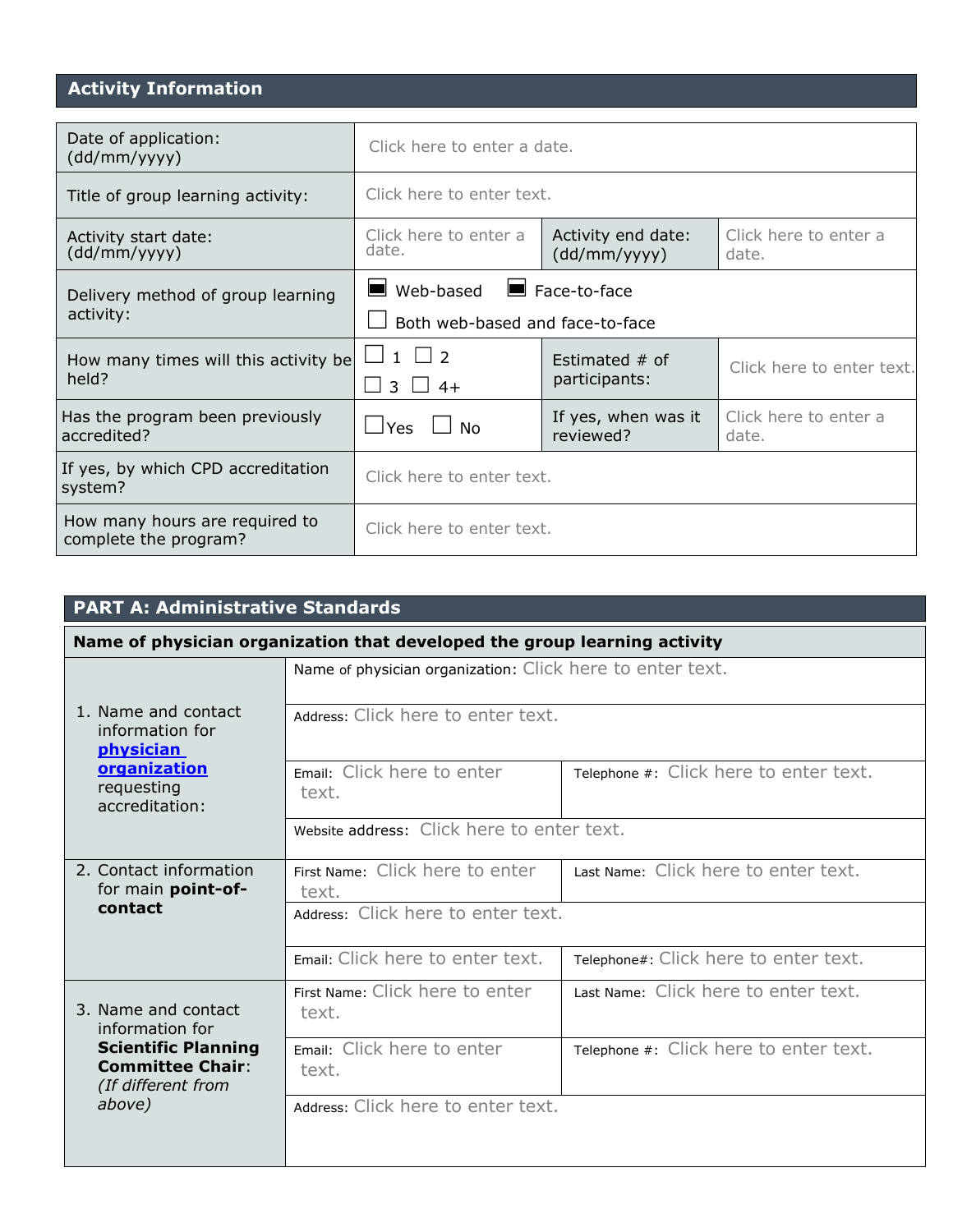| 4. Name and contact                                                                         | Name of organization: Click here to enter text.                                                      |                                                                                                 |                                        |  |  |  |
|---------------------------------------------------------------------------------------------|------------------------------------------------------------------------------------------------------|-------------------------------------------------------------------------------------------------|----------------------------------------|--|--|--|
| information for<br>organization co-                                                         | Address: Click here to enter text.                                                                   |                                                                                                 |                                        |  |  |  |
| developing the<br>$\textbf{activity} - only$<br>applicable if activity<br>was co-developed: | Email: Click here to enter<br>text.                                                                  |                                                                                                 | Telephone #: Click here to enter text. |  |  |  |
|                                                                                             | 5. Is the co-developing organization a physician organization?                                       |                                                                                                 | $\Box$ Yes<br>$\Box$ No                |  |  |  |
|                                                                                             | 6. Will the physician organization maintain attendance records for 5 years?                          |                                                                                                 | ⊿Yes ∟No                               |  |  |  |
| <b>Content development</b>                                                                  |                                                                                                      |                                                                                                 |                                        |  |  |  |
|                                                                                             | 7. Was the content developed by the applying physician organization?                                 |                                                                                                 | Yes<br><b>No</b>                       |  |  |  |
| If no, who developed the<br>content?                                                        | Click here to enter text.                                                                            |                                                                                                 |                                        |  |  |  |
| 8. Scientific planning committee members (SPC)                                              |                                                                                                      |                                                                                                 |                                        |  |  |  |
| electronically.                                                                             | Complete the table below. Include it as an attachment if you have this information already available |                                                                                                 |                                        |  |  |  |
| How does the individual represent<br><b>Name of SPC member</b><br>target audience?          |                                                                                                      | Is the individual a member of the<br>physician organization<br>responsible for planning the CPD |                                        |  |  |  |
| Example: Jane Smythe, MD                                                                    | Endocrinologist                                                                                      | Yes                                                                                             |                                        |  |  |  |
| Click here to enter text.                                                                   | Click here to enter text.                                                                            |                                                                                                 | Click here to enter text.              |  |  |  |
| Click here to enter text.                                                                   | Click here to enter text.                                                                            |                                                                                                 | Click here to enter text.              |  |  |  |
| Click here to enter text.                                                                   | Click here to enter text.                                                                            |                                                                                                 | Click here to enter text.              |  |  |  |
| Click here to enter text.                                                                   | Click here to enter text.                                                                            |                                                                                                 | Click here to enter text.              |  |  |  |
| Click here to enter text.                                                                   | Click here to enter text.                                                                            |                                                                                                 | Click here to enter text.              |  |  |  |
| Click here to enter text.                                                                   | Click here to enter text.                                                                            |                                                                                                 | Click here to enter text.              |  |  |  |
| Click here to enter text.                                                                   | Click here to enter text.                                                                            |                                                                                                 | Click here to enter text.              |  |  |  |
| Click here to enter text.                                                                   | Click here to enter text.                                                                            |                                                                                                 | Click here to enter text.              |  |  |  |
| Click here to enter text.                                                                   | Click here to enter text.                                                                            |                                                                                                 | Click here to enter text.              |  |  |  |
| Click here to enter text.                                                                   | Click here to enter text.                                                                            |                                                                                                 | Click here to enter text.              |  |  |  |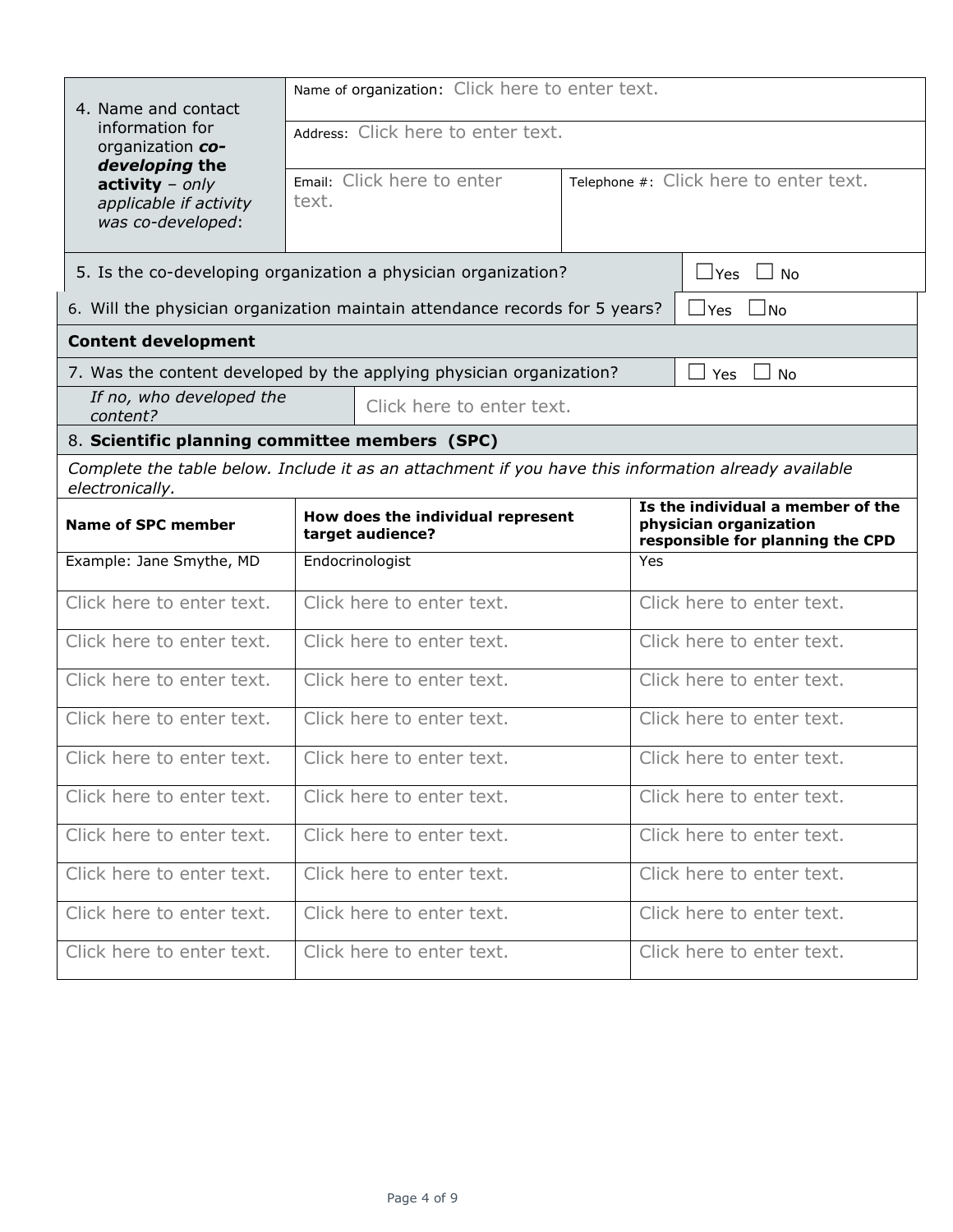| <b>PART B: Educational Standards</b>                                                                                                                                                          |                                                                                                                                                                                                                                                            |                                                    |                                 |                           |
|-----------------------------------------------------------------------------------------------------------------------------------------------------------------------------------------------|------------------------------------------------------------------------------------------------------------------------------------------------------------------------------------------------------------------------------------------------------------|----------------------------------------------------|---------------------------------|---------------------------|
| 1. What is the intended target audience of the activity:                                                                                                                                      |                                                                                                                                                                                                                                                            |                                                    |                                 |                           |
| Click here to enter text.                                                                                                                                                                     |                                                                                                                                                                                                                                                            |                                                    |                                 |                           |
| 2. What needs assessment strategies were used to identify the learning needs (perceived and/or<br>unperceived) of the target audience?                                                        | Examples might include: surveys of potential participants, literature reviews, healthcare data, and<br>assessment of knowledge, competence or performance of potential participants.                                                                       |                                                    |                                 |                           |
| Click here to enter text.                                                                                                                                                                     |                                                                                                                                                                                                                                                            |                                                    |                                 |                           |
| 3. What learning needs or gap(s) in knowledge, attitudes, skills or performance of the intended target                                                                                        | audience did the scientific planning committee identify for this activity?                                                                                                                                                                                 |                                                    |                                 |                           |
| Click here to enter text.                                                                                                                                                                     |                                                                                                                                                                                                                                                            |                                                    |                                 |                           |
| 4. How were the identified needs of the target audience used to develop the overall and session-specific<br>learning objectives?<br>For example:<br>$\bullet$<br>objectives for the speakers? | Did the scientific planning committee share the needs assessment results with the speakers who<br>are responsible for developing the learning objectives?<br>Did the scientific planning committee use the needs assessment results to define the learning |                                                    |                                 |                           |
| Click here to enter text.                                                                                                                                                                     |                                                                                                                                                                                                                                                            |                                                    |                                 |                           |
|                                                                                                                                                                                               |                                                                                                                                                                                                                                                            |                                                    |                                 |                           |
| 5. CanMEDS Role(s)<br>relevant to this<br>activity?<br>Check all that apply                                                                                                                   | <b>Medical Expert</b><br>Communicator                                                                                                                                                                                                                      | Collaborator<br>Leader<br>$\overline{\phantom{a}}$ | Health Advocate<br>Professional | Scholar<br>$\blacksquare$ |
| 6. State the sources of information selected by the planning committee to develop the content of this<br>activity                                                                             | (e.g. scientific literature, clinical practice guidelines, etc.)                                                                                                                                                                                           |                                                    |                                 |                           |
| Click here to enter text.                                                                                                                                                                     |                                                                                                                                                                                                                                                            |                                                    |                                 |                           |
| 7. What learning methods were selected to help the CPD activity meet the stated learning objectives?                                                                                          |                                                                                                                                                                                                                                                            |                                                    |                                 |                           |
| Click here to enter text.                                                                                                                                                                     |                                                                                                                                                                                                                                                            |                                                    |                                 |                           |
| 8. What learning methods were selected to incorporate a minimum of 25% interactive learning?                                                                                                  |                                                                                                                                                                                                                                                            |                                                    |                                 |                           |
| Click here to enter text.                                                                                                                                                                     |                                                                                                                                                                                                                                                            |                                                    |                                 |                           |
| 9. How will the overall group learning activity and individual sessions be evaluated by participants?                                                                                         |                                                                                                                                                                                                                                                            |                                                    |                                 |                           |
| Click here to enter text.                                                                                                                                                                     |                                                                                                                                                                                                                                                            |                                                    |                                 |                           |
| 10. (Optional) If the evaluation strategy intends to measure changes in knowledge, skills or attitudes of<br>learners, please describe:                                                       |                                                                                                                                                                                                                                                            |                                                    |                                 |                           |
| Click here to enter text.                                                                                                                                                                     |                                                                                                                                                                                                                                                            |                                                    |                                 |                           |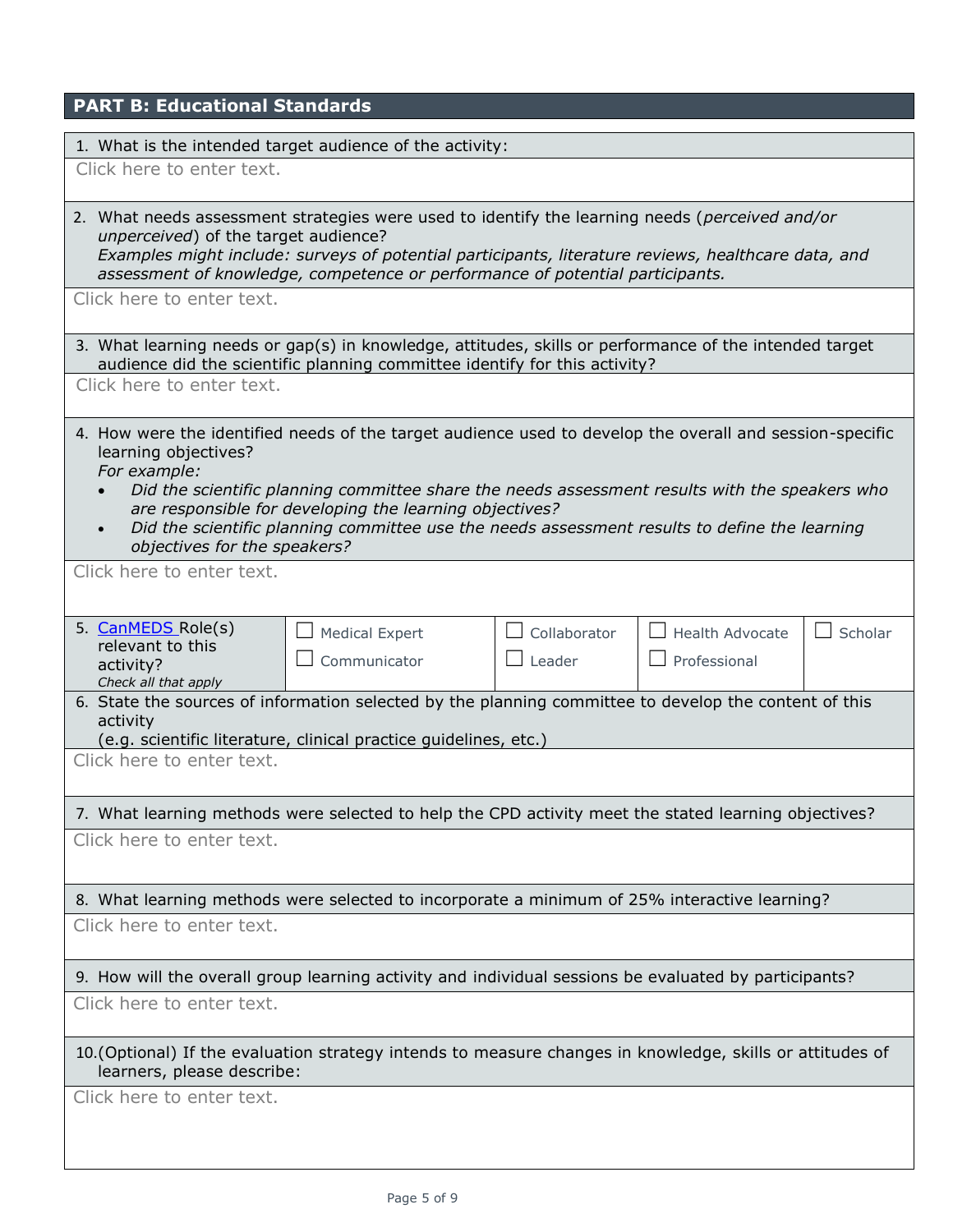11.(Optional) If the evaluation strategy intends to measure improved health care outcomes, please describe.

Click here to enter text.

| 12. (Optional) If participants will receive feedback related to their learning, please describe the tools or |  |
|--------------------------------------------------------------------------------------------------------------|--|
| strategies used.                                                                                             |  |

Click here to enter text.

# **[PART C: Ethical Standards](http://www.royalcollege.ca/rcsite/cpd/providers/tools-resources-accredited-cpd-providers/national-standard-accredited-cpd-activities-e)**

| All activities accredited after January 1, 2018 must comply with the National Standard for support of<br>Accredited CPD Activities. The National Standard applies to all situations where financial and in-kind<br>support is accepted to contribute to the development, delivery and/or evaluation of accredited CPD<br>activities. |                         |                                                                                                                                                                                                  |                                                                                                                                                                                       |                                                                  |                                                                                                                            |                                                |                           |                                                |                                                |
|--------------------------------------------------------------------------------------------------------------------------------------------------------------------------------------------------------------------------------------------------------------------------------------------------------------------------------------|-------------------------|--------------------------------------------------------------------------------------------------------------------------------------------------------------------------------------------------|---------------------------------------------------------------------------------------------------------------------------------------------------------------------------------------|------------------------------------------------------------------|----------------------------------------------------------------------------------------------------------------------------|------------------------------------------------|---------------------------|------------------------------------------------|------------------------------------------------|
|                                                                                                                                                                                                                                                                                                                                      |                         |                                                                                                                                                                                                  | 1. Has the CPD activity been sponsored by one or more sponsors?                                                                                                                       |                                                                  |                                                                                                                            |                                                |                           | 」Yes                                           | <b>No</b>                                      |
| sponsor? (Attach a sample)                                                                                                                                                                                                                                                                                                           |                         |                                                                                                                                                                                                  | 2. If yes, have the terms, conditions and purposes by which sponsorship is provided been<br>documented in a written agreement that is signed by the CPD provider organization and the |                                                                  |                                                                                                                            |                                                |                           |                                                |                                                |
|                                                                                                                                                                                                                                                                                                                                      |                         |                                                                                                                                                                                                  | 3. If sponsorship has been received, please check all sources of sponsorship that apply                                                                                               |                                                                  |                                                                                                                            |                                                |                           |                                                |                                                |
| Government<br>agency                                                                                                                                                                                                                                                                                                                 | Health care<br>facility |                                                                                                                                                                                                  | Not-for-profit<br>organization                                                                                                                                                        |                                                                  | Medical device<br>company                                                                                                  |                                                | Pharmaceutical<br>company |                                                | Education or<br>communication<br>s company     |
| Other please specify                                                                                                                                                                                                                                                                                                                 |                         |                                                                                                                                                                                                  | Click here to enter text.                                                                                                                                                             |                                                                  |                                                                                                                            |                                                |                           |                                                |                                                |
| 4. If yes, please list the name of the sponsor(s) below and indicate whether the sponsor provided<br>financial or in-kind support (should you require more space, attach a new page).                                                                                                                                                |                         |                                                                                                                                                                                                  |                                                                                                                                                                                       |                                                                  |                                                                                                                            |                                                |                           |                                                |                                                |
| <b>Sponsor name</b>                                                                                                                                                                                                                                                                                                                  |                         |                                                                                                                                                                                                  |                                                                                                                                                                                       |                                                                  | <b>Type of support</b>                                                                                                     |                                                |                           |                                                |                                                |
| Click here to enter text.                                                                                                                                                                                                                                                                                                            |                         |                                                                                                                                                                                                  | Financial support<br>Amount received or<br>anticipated to receive:<br>Click here to enter text.                                                                                       |                                                                  | In-kind support<br>Amount received or<br>anticipated to receive:<br>Click here to enter text.                              |                                                |                           |                                                | For-profit sponsor<br>or<br>Non-profit sponsor |
| Click here to enter text.                                                                                                                                                                                                                                                                                                            |                         | Financial support<br>In-kind support<br>Amount received or<br>Amount received or<br>anticipated to receive:<br>anticipated to receive:<br>Click here to enter text.<br>Click here to enter text. |                                                                                                                                                                                       |                                                                  |                                                                                                                            | For-profit sponsor<br>or<br>Non-profit sponsor |                           |                                                |                                                |
| Click here to enter text.                                                                                                                                                                                                                                                                                                            |                         | Financial support<br>Amount received or<br>anticipated to receive:                                                                                                                               |                                                                                                                                                                                       | In-kind support<br>Amount received or<br>anticipated to receive: |                                                                                                                            |                                                |                           | For-profit sponsor<br>or<br>Non-profit sponsor |                                                |
| Click here to enter text.                                                                                                                                                                                                                                                                                                            |                         |                                                                                                                                                                                                  | Click here to enter text.<br>Financial support<br>Amount received or<br>anticipated to receive:<br>Click here to enter text.                                                          |                                                                  | Click here to enter text.<br>In-kind support<br>Amount received or<br>anticipated to receive:<br>Click here to enter text. |                                                |                           |                                                | For-profit sponsor<br>or<br>Non-profit sponsor |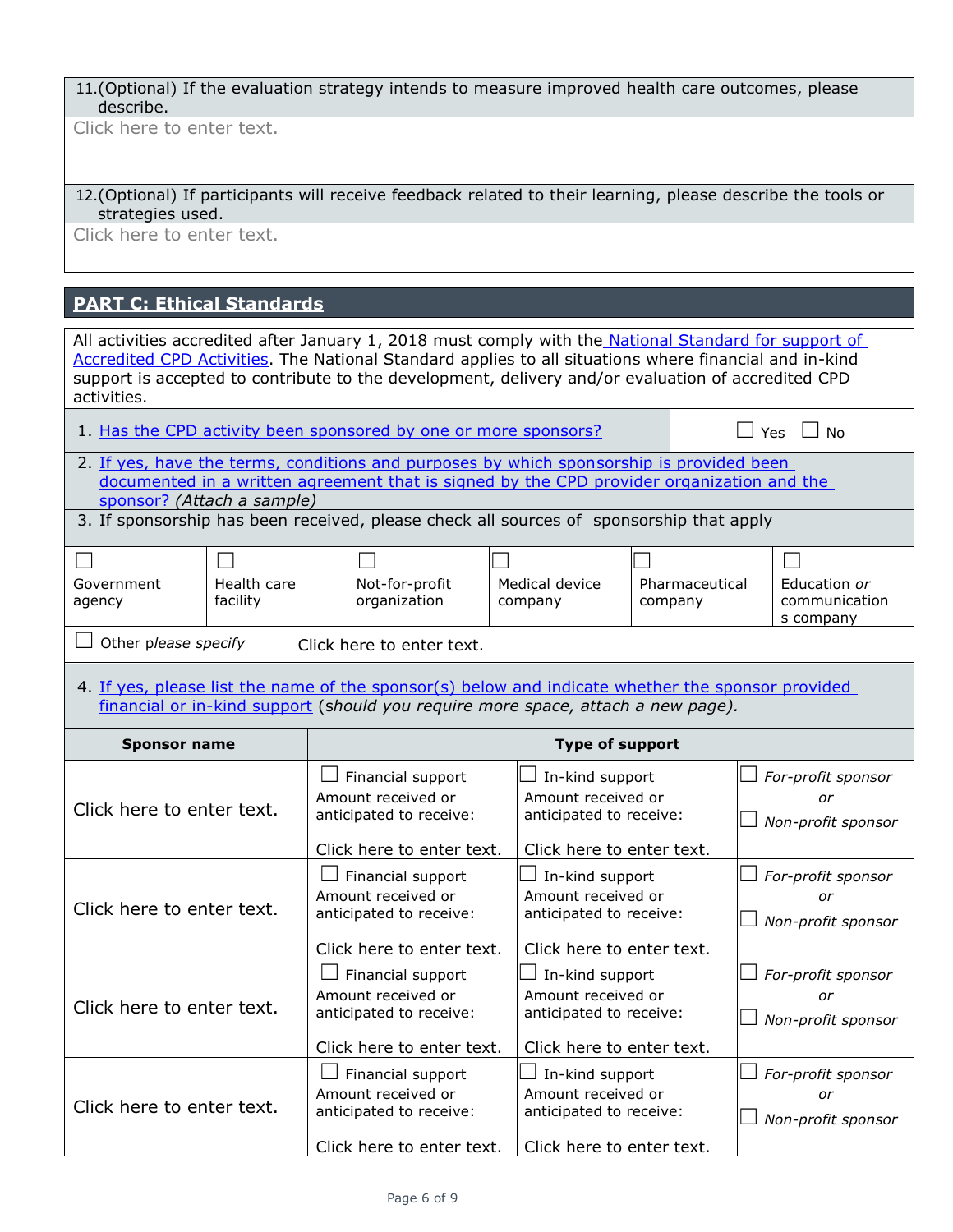| 5. Describe the process by which the SPC maintained control over the CPD program elements<br>including:<br>the identification of the educational needs of the intended target audience; development of<br>$\bullet$<br>learning objectives;<br>selection of educational methods;<br>$\bullet$<br>selection of speakers, moderators, facilitators and authors;<br>$\bullet$<br>development and delivery of content; and<br>$\bullet$<br>evaluation of outcomes<br>$\bullet$ |
|----------------------------------------------------------------------------------------------------------------------------------------------------------------------------------------------------------------------------------------------------------------------------------------------------------------------------------------------------------------------------------------------------------------------------------------------------------------------------|
| Click here to enter text.                                                                                                                                                                                                                                                                                                                                                                                                                                                  |
| 6. Describe the process used to develop content for this activity that is scientifically valid, objective,<br>and balanced across relevant therapeutic options.                                                                                                                                                                                                                                                                                                            |
| Click here to enter text.                                                                                                                                                                                                                                                                                                                                                                                                                                                  |
| 7. How were those responsible for developing or delivering content informed that any description of<br>therapeutic options must utilize generic names (or both generic and trade names) and not reflect<br>exclusivity and branding?                                                                                                                                                                                                                                       |
| Click here to enter text.                                                                                                                                                                                                                                                                                                                                                                                                                                                  |
| 8. All accredited CPD activities must comply with the National Standard for support of accredited CPD<br>activities. If the scientific planning committee identifies that the content of the CPD activity does not<br>comply with the ethical standards, what process would be followed? How would the issue be<br>managed?                                                                                                                                                |
| Click here to enter text.                                                                                                                                                                                                                                                                                                                                                                                                                                                  |
| 9. How are the scientific planning committee members' conflicts of interest declarations collected and<br>disclosed to<br>The physician organization?<br>$\bullet$<br>• To the learners attending the CPD activity?                                                                                                                                                                                                                                                        |
| Click here to enter text.                                                                                                                                                                                                                                                                                                                                                                                                                                                  |
| 10. How are the speakers', authors', moderators', facilitators' and or/authors' conflicts of interest<br>information collected and disclosed to:<br>The scientific planning committee?<br>$\bullet$<br>To the learners attending the CPD activity?<br>$\bullet$                                                                                                                                                                                                            |
| Click here to enter text.                                                                                                                                                                                                                                                                                                                                                                                                                                                  |
| 11. If a conflict of interest is identified, what are the scientific planning committee's methods to<br>manage potential of real conflicts of interests                                                                                                                                                                                                                                                                                                                    |
| Click here to enter text.                                                                                                                                                                                                                                                                                                                                                                                                                                                  |
| 12. How are payments of travel, lodging, out-of-pocket expenses, and honoraria made to members of<br>the scientific planning committee, speakers, moderators, facilitators and/or authors?                                                                                                                                                                                                                                                                                 |
| If the responsibility for these payments is delegated to a third party, please describe how the CPD<br>provider organization or SPC retains overall accountability for these payments.                                                                                                                                                                                                                                                                                     |
| Click here to enter text.                                                                                                                                                                                                                                                                                                                                                                                                                                                  |
| 13. How has the physician organization ensured that their interactions with sponsors have met<br>professional and legal standards including the protection of privacy, confidentiality, copyright and<br>contractual law regulations?                                                                                                                                                                                                                                      |
| Click here to enter text.                                                                                                                                                                                                                                                                                                                                                                                                                                                  |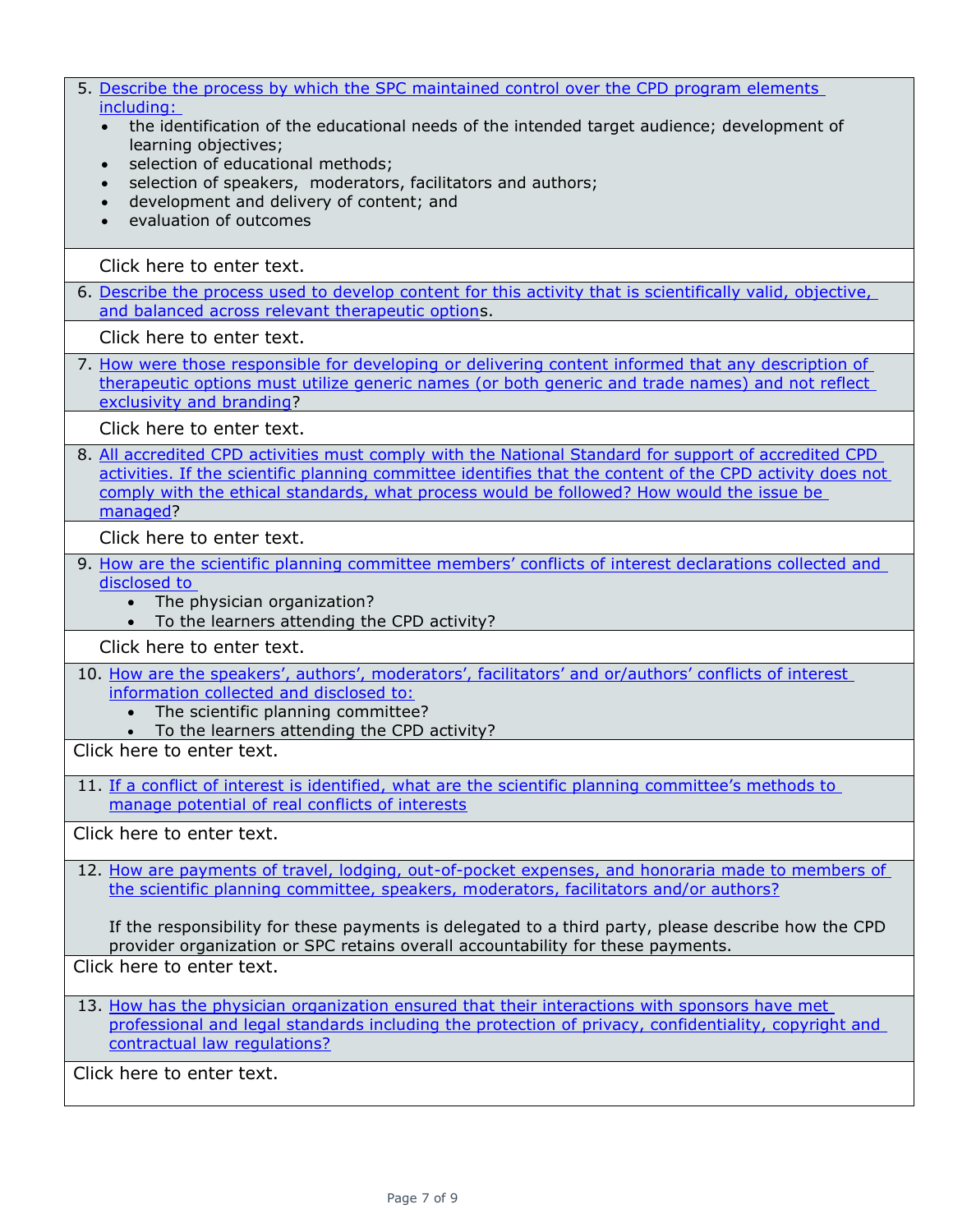14. How has the physician [organization ensured that product specific advertising, promotional](http://www.royalcollege.ca/rcsite/cpd/providers/tools-resources-accredited-cpd-providers/national-standard-accredited-cpd-activities-e)  [materials or other branding strategies have not been included on, appear within, or be adjacent to](http://www.royalcollege.ca/rcsite/cpd/providers/tools-resources-accredited-cpd-providers/national-standard-accredited-cpd-activities-e)  [any educational materials, activity agendas, programs or calendars of events, and/or any](http://www.royalcollege.ca/rcsite/cpd/providers/tools-resources-accredited-cpd-providers/national-standard-accredited-cpd-activities-e)  webpages [or electronic media containing educational material?](http://www.royalcollege.ca/rcsite/cpd/providers/tools-resources-accredited-cpd-providers/national-standard-accredited-cpd-activities-e)

Click here to enter text.

15. What arrangements were used to separate commercial exhibits or advertisements in a location that is clearly and [completely separated from the accredited CPD activity?](http://www.royalcollege.ca/rcsite/cpd/providers/tools-resources-accredited-cpd-providers/national-standard-accredited-cpd-activities-e)

Click here to enter text.

16. [If incentives were provided to participants associated with an accredited CPD activity, how were](http://www.royalcollege.ca/rcsite/cpd/providers/tools-resources-accredited-cpd-providers/national-standard-accredited-cpd-activities-e)  [these incentives reviewed and approved by the physician organization?](http://www.royalcollege.ca/rcsite/cpd/providers/tools-resources-accredited-cpd-providers/national-standard-accredited-cpd-activities-e)

Click here to enter text.

17. What strategies [were used by the scientific planning committee or](http://www.royalcollege.ca/rcsite/cpd/providers/tools-resources-accredited-cpd-providers/national-standard-accredited-cpd-activities-e) the physician organization to prevent the scheduling of unaccredited CPD activities occurring at time and locations where [accredited activities were scheduled?](http://www.royalcollege.ca/rcsite/cpd/providers/tools-resources-accredited-cpd-providers/national-standard-accredited-cpd-activities-e)

Click here to enter text.

## **PART D: Declaration**

As the chair of the scientific planning committee (or equivalent), I accept responsibility for the accuracy of the information provided in response to the questions listed on this application, and to the best of my knowledge, I certify that the CMA's guidelines, entitled, *CMA Policy: Guidelines for Physicians in Interactions with Industry (2007)*, and National Standard for Support of Accredited CPD Activities have been met in preparing for this event.

| I Agree               | By clicking "I agree" you are agreeing to the declaration stated above |
|-----------------------|------------------------------------------------------------------------|
| Name:                 | Click here to enter text.                                              |
| Date:<br>(dd/mm/yyyy) | Click here to enter a date.                                            |